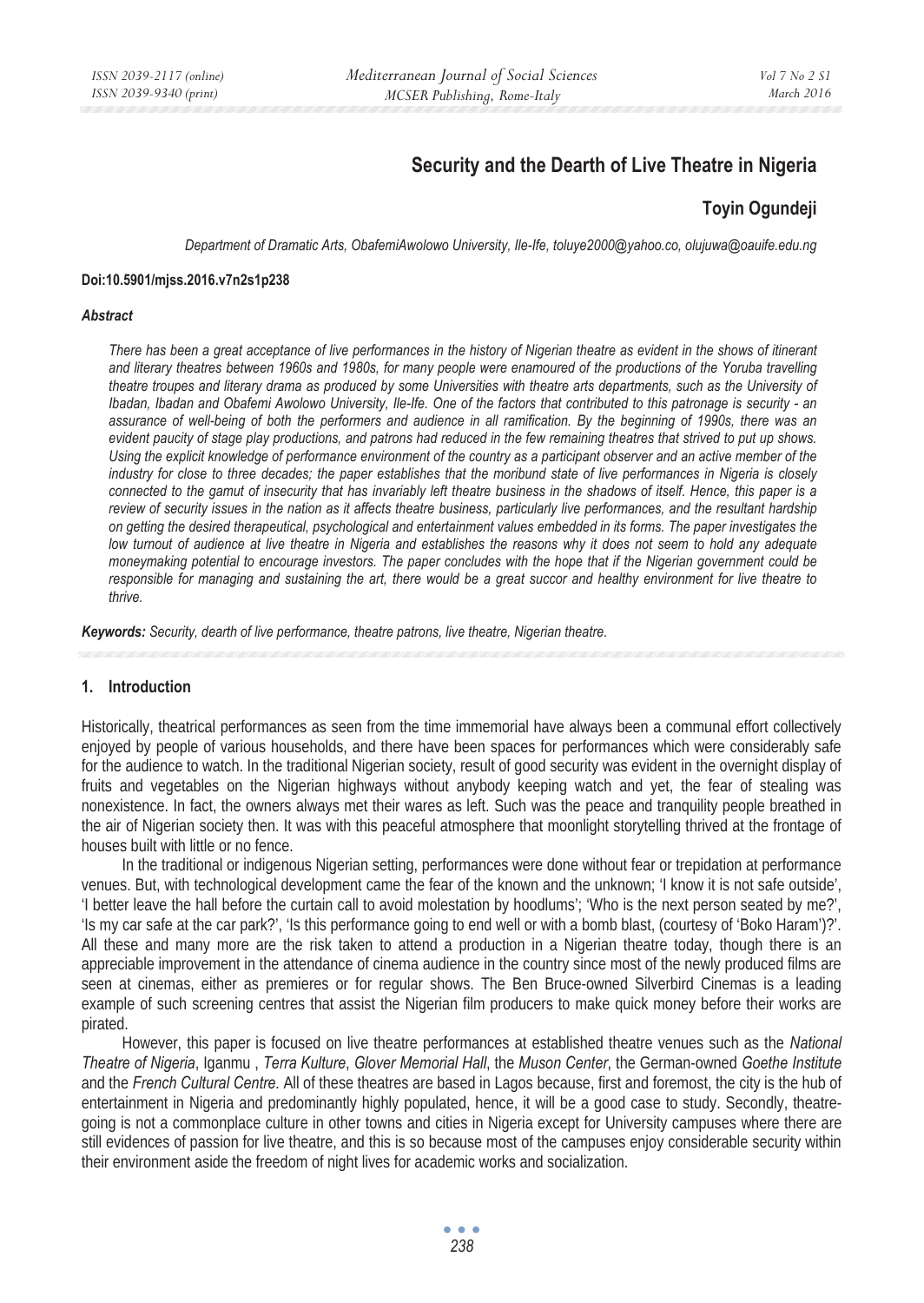#### **2. The Beginning of Live Theatre in Nigeria**

The beginning of live theatre in Nigeria can be traced to the popular Yoruba Travelling Theatre movement of the 1940s to 1980s. Adedeji recorded that this movement emanated from the dramatic roots of Egungun performance in Yoruba ancestral worship and as a court entertainment during the reign of Alaafin Ogbolu of Oyo Kingdom in 1590, under the leadership of Ologbin Ologbojo. With the expansion of Oyo Empire, the court was extended to provinces which ultimately caused an increase in the number of troupes to aid the operational system. However, court life was disrupted by the first half of the nineteenth century due to slave trade and internecine wars, and this adversely affected the theatre as presented in the palace. With no court administration in place, several troupes sprang up beyond the Ologbojo lineage and they were free to entertain individuals or group of people who invited them (Ogunbiyi, 1981, p. 226). Before long, the troupes started moving out of the egungun cult, tending towards professionalism when Esa Ogbin, a maternal relation of Ologbin Ologbojo, took the theatre to the masses (p. 224), and that was when the masque-dramaturge became known as "Alarinjo", (itinerant dance troupe).

The advent of colonialism brought about the influence of foreign religions and subsequently, Christianity marked down theatrical performances as fetish and ritualistic. Later on in the churches, and in furtherance of making gospel truth clear to everyone, the same religion used dramatic presentation to advance the tenets of the Bible. Such performances were done at annual church festivals like Easter and Christmas, anniversary ceremonies of churches as well as such adventitious circumstances that called for fund-raising (Adedeji & Ekwuazi, 1998, p. 46). It was during this period that Hubert Ogunde, whose theatrical footings was had during the dying phase of Alarinjo as a young person; and who grew under the influence of masqueraders, infused movement and action into cantatas as a Music Director in the Church of the Lord.

Ogunde later started his own full-fledge troupe in 1945, and by the following year, his travelling theatre troupe became highly popular and successful within and outside Nigeria. The vitality of the travelling theatre movement, coupled with Ogunde's efforts 'steamrolled Nigerian theatrical developments into the orbit of professionalism' (ibid. p. 81). A culture of theatre-going was nurtured and established to the delight of all and sundry that Wole Soyinka in his opening remarks at the forum organized by the University of Ibadan, to celebrate 25 years of the Yoruba Operatic Theatre Movement said: 'it is a celebration of what has become a dramatic feature of life in Nigeria and on the coast of West Africa' (ibid.). But regrettably, this exceptional feat has gone moribund in this era of technology. Many factors attributed to the decline of what used to pull people from all strata of the society together in theatres, town halls, school halls and in palaces such as, poverty, ill-funding, television, home video films and safety of lives and properties.

These problems are all swathed in security as an issue. But before we discuss them in details, it is germane to look at the reason(s) why live performance is special and exceptional that it cannot be compared with other forms of presentation in spite of its transitory presence.

#### **3. Features of Live Theatre**

*It is hard to find any commentary on live performance that does not subscribe to the power of the phenomenological lived experience of the event, as opposed to its "representational" or symbolic intentions. Melissa Trimingham (2011, p. 66)* 

Live theatre is any theatrical performance presented on a stage to a seating audience, or a performance watched by a paying audience. There is therefore measurable difference in the pleasure and excitement derived in watching a live performance compared to screening of a movie, either in a cinema hall or as a home video film. It thrills the audience to see the drama unfold around them and it creates a sense of belonging or sharing with the actors on stage. Borev (1981, pp. 256-257) believes that an important feature of the theatre is that the creative act (the creation of the image by the actor) takes place before the eyes of the spectators and that gives the theatre tremendous influence on the minds of the audience. In the cinema, the spectator sees the result of the creative process while in the theatre he sees the process itself. This goes a long way to explain the fascination of the theatre. There is 'dynamics of blending that involves attention, memory, empathy and heightened emotions' (McConachie, 2008, p.19).

Peter Brook, the renowned English theatre and film director**,** equally stated that performance brings together two worlds of the stage and auditorium in an exquisite union as it produces an experience of vital immediacy between the performers and the audience. He sees theatre as a live performance of 'here and now', while Montassier (1980), who defines live theatre as 'what happens at that precise moment when you perform, that moment at which the world of the actors and the world of the audience meet' (p. 122), champions the existential moment that is forged between audience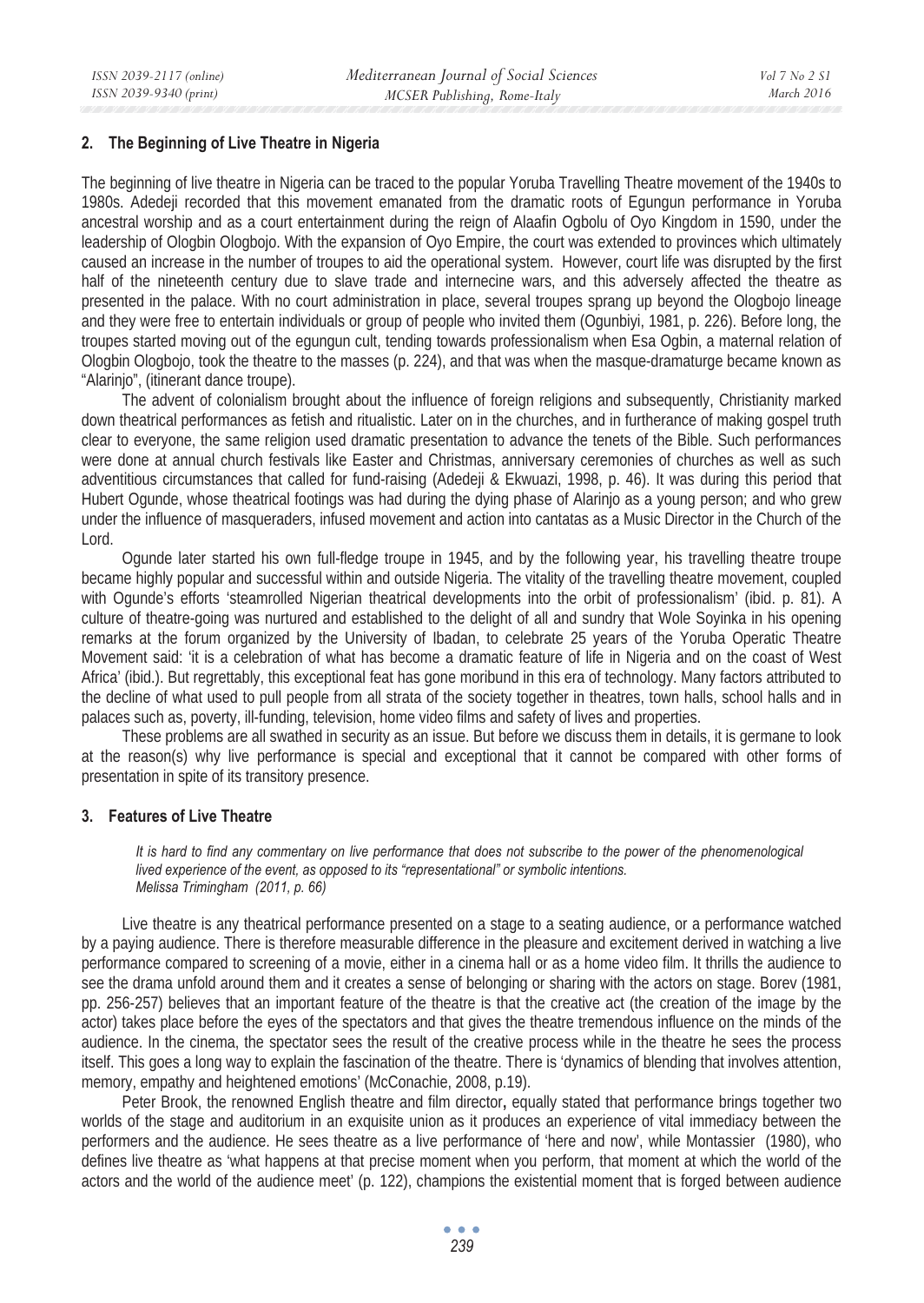| ISSN 2039-2117 (online) | Mediterranean Journal of Social Sciences | Vol 7 No 2 SI |
|-------------------------|------------------------------------------|---------------|
| ISSN 2039-9340 (print)  | MCSER Publishing, Rome-Italy             | March 2016    |

and performer. He maintains that the audience co-creates the play with the actors by an active participation in the event through the suspension of belief, and this makes it a 'communal experience' that is heightened by the fact that both audience and players are physically in the same space (Shores, 2008, p. 20).

Shughnessy (2012) also posits that such performances are ever present and they require us to be in the here (space of performance) and now (time) (p. 39). The essence and beauty of the 'now' is what enthralls in watching a performance live. It sooths and moves the inner being towards the actions on stage. Spectators experience the materiality of a live performance as an ephemeral event, rather than interpreting it as a static or mediated work of art created by autonomous artists. There is therefore, the ability of the performance to generate heightened energy by sight, sounds, smells, and spatial arrangement as they are encountered (Fischer-Lichte, 2008, p. 495). This experience presents an audience-performers and performers-audience relationship unlike the orchestrated acting and reaction gotten in other forms of theatrical media.

Apart from the entertaining function of a theatrical performance; live theatre can serve as a psychological therapy. Barclays Ayakoroma, while delineating live theatre from cinema tradition in his keynote address at the annual celebrated International Theatre Day (ITD 2012), at Abuja, says:

*Live theatre is characterised by psychological immediacy – the living presence of the actors and the audience in a performance environment. This is one major advantage the theatre has over the screen – TV/Film. The actors and the audience have the capacity of influencing the other, positively or negatively- a good response from an audience spurs the actors on stage, just as negative reactions may demoralize the actors and hinder the production.* 

Whether a show is presented in a day or runs for nights; live theatre is transient in nature, which makes the psychological immediacy enchanting. Once presented, the nostalgic effects it has on the audience and the eagerness to continue seeing the shows always stands the text of time. Also, the atmosphere in a live theatre scenario is mostly serene or bustling; depending on the mood of the production that calls for total concentration. All these special and unparalleled qualities cannot be compared with the blithe that is allowed in the continuous rewinding of a compact disc (CD) or a cassette for home viewing. The 'live' experience stands fresh as ever and as many times as the performance is re-presented. There is an intangible ephemerality to it that makes the ecstatic and sometimes interjectory experience similar to the taste found in eating pudding. These unrivalled elements that are therapeutic and educative in their spontaneity make it rather preposterous to be scarce in the present day Nigerian society, and that is where the issue of security comes in the picture.

#### **4. Theatre and Security**

Security is a general term for a condition of protection against or safety from bad occurrences and it can apply to human lives, assets and other vulnerable things. For the purpose of this paper, security will be looked at as it relates to investment in productions, making a livelihood out of productions, protection of lives and properties, and the effect of technology. The paper will attempt an overview of security in these different forms as it relates to the theatre and how they have contributed to the near non-existence of live theatre in Nigeria.

#### *4.1 Investment Insecurity*

Sponsorship or investment in the arts is the first type of security that is currently dealing a great blow on the essence of theatrical productions in Nigeria. Theatre is supposed to be subsistent on some form of assistance from the government as obtained in most advanced countries, but the Nigerian government is not ready to shoulder any responsibility for the arts and there are no investors that are readily found except for few not-too-common organizations like Computer Hardware and Maintenance Services (CHAMS) PLC that invested in the productions of D.O. Fagunwa's works for two years between 2008 and 2009 in drama series.

Many of the multinationals, private sectors and individuals that can comfortably support the theatre have shown an indifferent attitude towards sponsorship of live theatre. They either feel it cannot get the mileage they expect or that recouping their monies back could be difficult, hence, huge sum of their capital is thrown into reality, quiz, and gambling shows like *Guilder Ultimate Search*, *Who wants to be a Millionaire,* and *Lotto Baba Ijebu* respectively. While these shows provide quick returns financially and wide audience coverage, investment in the art of the theatre is a product of passion and might not bring much financial gains. A theatre investor must be someone that has the zeal and willingness to promote the art in spite of financial gains which makes the ultimate goal to be the fulfillment found in the presentation.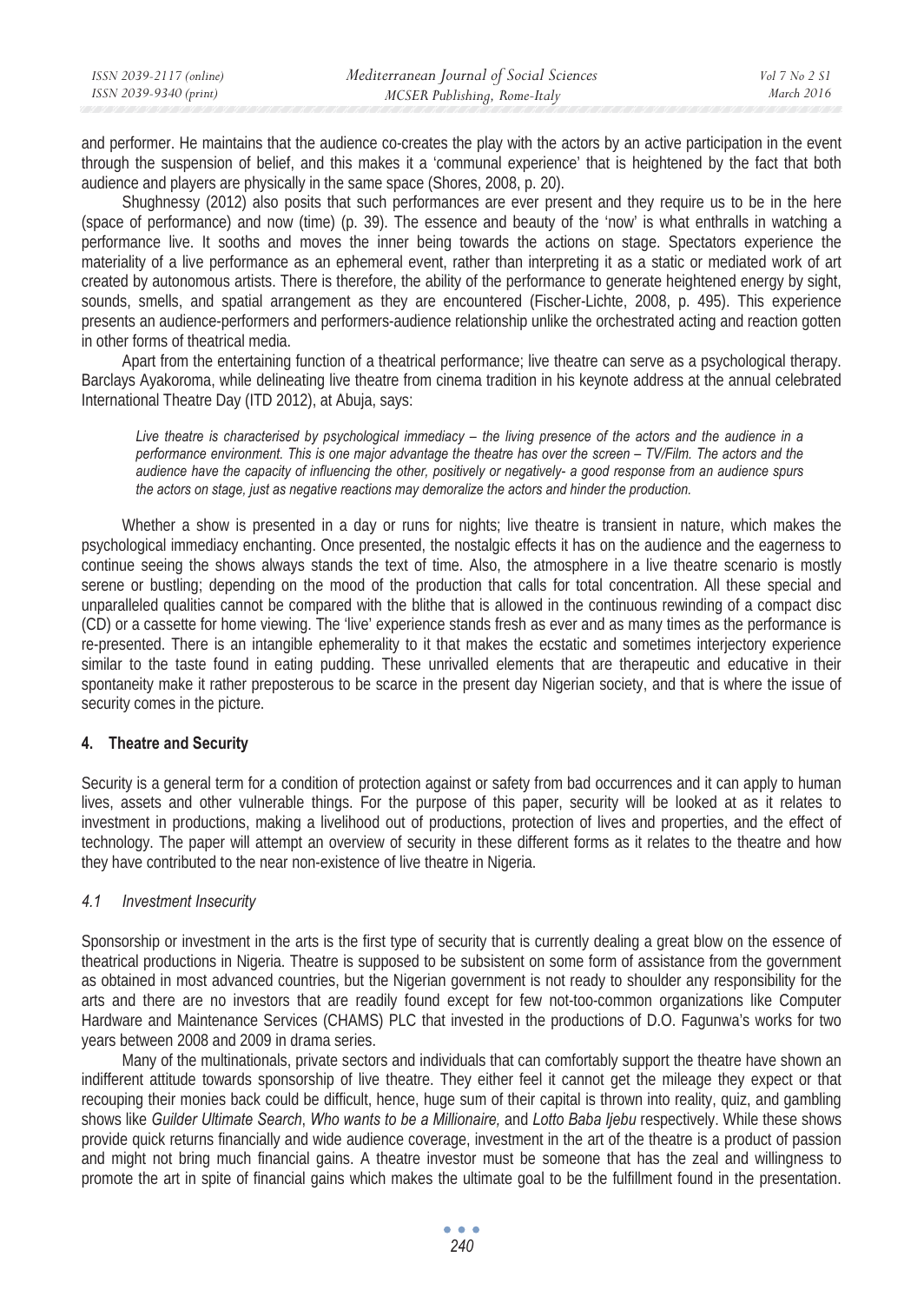This does not mean that live theatre cannot also be profitable. But in case it does not, there should be gratification of contentment gotten as an art lover, patron and promoter. There is therefore, dearth of investors because of nonassurance of recouping of seed money put into performances.

#### *4.2 Artistes Remuneration*

Sequel to the problem of investors is a low and ridiculous artistes' fee paid the cast and crew in productions. Mostly, the rate of artistes' fees for stage productions in Nigeria is appalling compared to what is paid to screen actors. In a standard outfit, live theatre is expected to be on for six weeks of intensive rehearsals before performance, (though some people use fewer periods to perfect their acts) and at the end of the rehearsals; what many of the actors are paid is outrageously low. With no sponsors or assistance from any organization, there is bound to be little to share after the box-office returns are checked. Few performances that have been able to feed stage actors are the command performances paid for or subsidized by an organization. Of recent, some states government started the fashion of incorporating live performances into their administration anniversary celebrations, and of course, that comes up once a year. Lagos, Nassarawa, Oyo, and Osun states had taken turns to do this in the last few years, the latest being Wale Ogunyemi's *Langbodo,* commissioned by the Ondo State Government in 2012. Participating in such 'once-in- a- year' command performance will definitely not suffice to put food on the table for any adult in any given society.

## *4.3 The Effects of Technology*

The third type that is the thorn in the flesh of live theatre is technological advancement, which has shifted the focus away to the screen. There are many advantages for the theatre in a technological advanced space, and at the same time, it has its negativity that has deeply affect the root of performance. When the Nigerian radio and television stations extended hands of recording fellowship to the Yoruba Travelling Theatre troupes in the early seventies, it was in their minds that that would advance the audience base and not cut it down. Ogunleye **(**2007) describes the enthusiasm of members of the troupes when 'the recording of such plays helped to improve the art of the troupes, and also increased the number of people who watched their plays' (p. 12). For a long period of time, the first television in Africa, the Western Nigerian Government Broadcasting Corporation (WNTV), recorded and broadcasted different live performances of the Yoruba travelling theatre troupes and they were still touring at the same time. Somehow, this was the stylish beginning of the end for live theatre in Nigeria which was sadly followed by the economic recession of 1980s.

The strict and 'structural adjustment' of the Nigerian economy had adverse effects on the economy of the travelling theatre troupes that were feeding the populace with productions in performance spaces. It was the same period that focus was shifted to the production of 35mm films by the rich troupes like Hubert Ogunde's, Adeyemi Afolayan's and Moses Adejumo's who produced with the help of Ola Balogun and some foreign film makers. Later on, the advent of a much cheaper style of recording, home video film, became convenient and handy for most theatre practitioner to venture in. This means that the theatre has been taken not only to the doors of the audience, but, to their sitting rooms. Soap Operas also became an added salt to the home video injury for live theatre productions. People are left with many options to pick from – soaps, series, and home videos.

International playwright and scholar, Tess Onwueme also expresses her opinion about home video screening been the clog in the wheel of live theatre progress, stating that it started with 'the democratization of channels of entertainment, and viewership which means that people are less animated about going to the theatre.' she affirms that the National Theatre of Nigeria still had a vibrant theatre culture in the 1980s, but the introduction of the mass media; especially the soap operas and home video films, has changed the outlook of its patronage. Everyday, television stations now run home video films in full, i.e. from the beginning to the end, which makes a lot of people feel there is no reason going to a 'National Theatre' to watch live performance. If one misses watching one film at a given station; there would always be another in a sister station. This entire arrangement has aided the reduction in theatre goings. Below is a typical viewing chat for home video films on Nigerian television stations:

| <b>Television Station</b>                                                                                        |        | <b>Slots</b> |  |  |
|------------------------------------------------------------------------------------------------------------------|--------|--------------|--|--|
| Silverbird Television (STV)                                                                                      | $\sim$ | 8a.m daily   |  |  |
| Ogun State Television (GTV) -                                                                                    |        | 7a.m daily   |  |  |
| <b>Galaxy Television</b>                                                                                         |        | 9a.m.daily   |  |  |
| Television Continental (TVC) -                                                                                   |        | 9a.m daily   |  |  |
| OnTV Nigeria                                                                                                     |        | 9a.m daily   |  |  |
| If the above listed stations with the exclusion of cable TV such as DSTV, Hitv, and CMTV, could be showing films |        |              |  |  |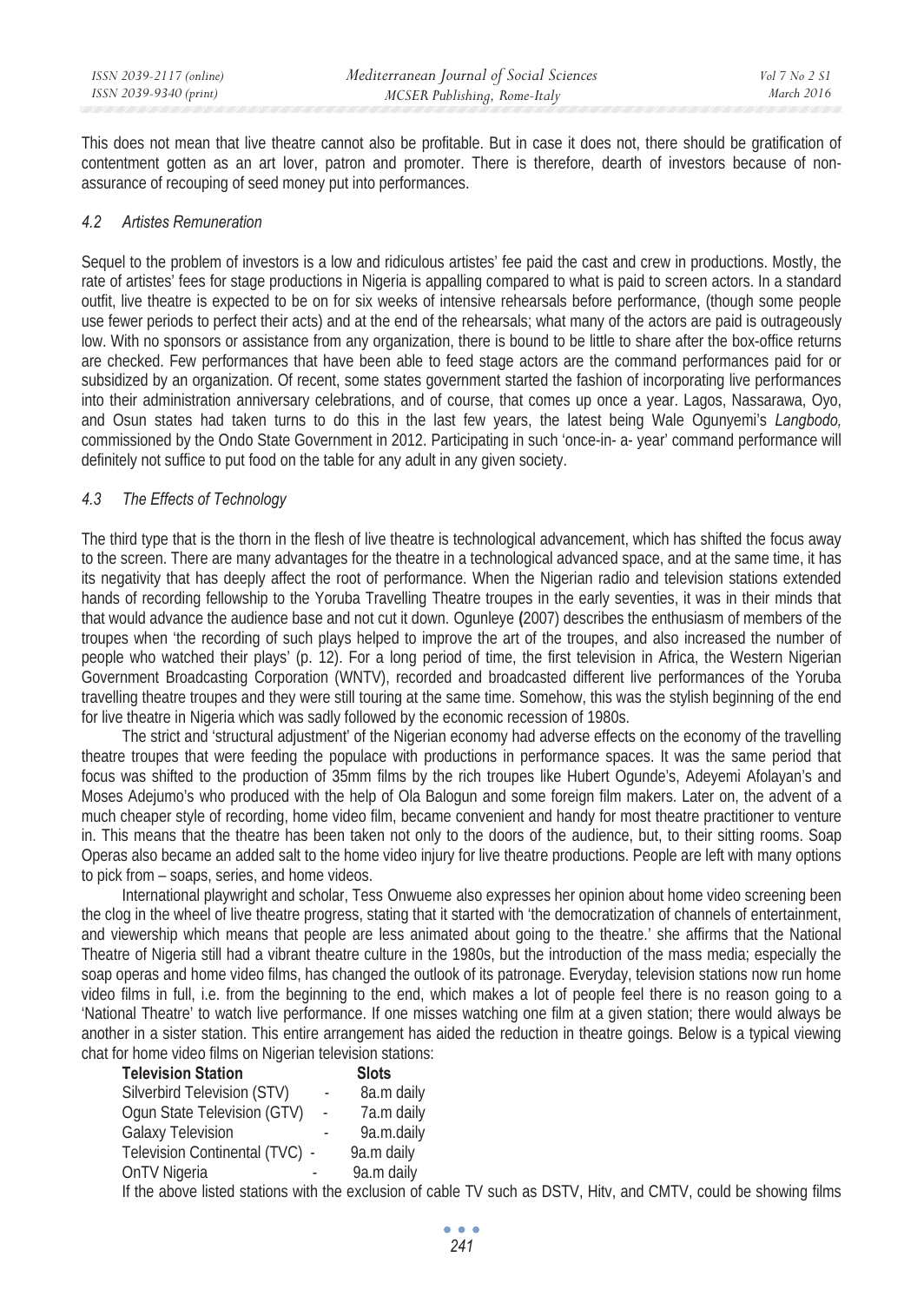produced both in English and Yoruba languages as shown above, then the rate of audience at theatres will definitely reduce.

## **5. Security of Lives and Properties**

Theatre has always been peoples' show and place at the same time. Theatre, when seen as a performance, is an audience-based act; and theatre, as a building where theatrical performances are shown is also audience –based. Whichever way it is looked at or addressed; theatre in an act of the artistes – singers, actors, dancers, drummers and so on - and the audience. There must be someone watching a show, and the well-being of such person(s) is the duty of the performers or the manager. Langley (1980), while highlighting the list of facilities related to the audience area in a standard theatre structure, insists the inclusion of security as vital as the performance itself and its non-availability could devalue the building and can add to the failure or success of artistic objectives (56). Hence, security is highly crucial to an idea of a performance; be it in a regular venue as found in theatre structures, or arranged venues like a village square or market place. The audience must have a sense of safety to be able to concentrate on the performance.

Nevertheless, there are some ardent theatre practitioners and association that never stopped presenting plays despite the low turnout or sponsorship: Jude Partrick-Jude Oteh of Jos Repertory Theatre, Segun Adefila's Crown Troupe of Africa, Yemi Akintokun's Oracle Theatre, and the National Association of Nigerian Theatre Practitioners' annual Festival of Nigerian Plays (FESTINA). These people and association have continued with shows to maintain the legacy that gave birth to other forms of presentation, and sometimes had to cope with the state of security in performance venues. If theatre had to be presented to a wide range of audience, then there is the need to beef up security in and around the venues. The few patrons they have are often threatened by molestations from area boys and of recent, the religious fundamentalists' bomb threats.

There are quite a number of venues where these scanty live performances still take place, most especially in Lagos; government and private-owned theatres such as the National Theatre, Planet One, Terra Kulture and Muson Centre. Most of these venues except the National Theatre (established to be the primary center for the performing arts in Nigeria, though built as a venue for the Festival of Arts and Culture (FESTAC) in 1977), are situated in the highbrow area of the city; Victoria Island, which suggests a high rate of gate-takings and invariably they become the exclusive preserve for very few people, especially the rich. The kind of security put in place in these privately-owned venues makes the audience a bit comfortable to watch shows there, unlike the public structure put in place for the generality of Nigerians once known as a cultural edifice and the nation's pride, the National Theatre.

Ideally in theatres, the operators or Managers are to be responsible for the security of lives and properties of the audience and there is the need for more detailed scrutiny of performance environment as Conte and Langley (2007, pp. 57-58, 419) suggested. There should even be an increase in the concern for security in public places and it is also necessary to pay special attention to security measures and procedures and seek advice from local authorities and security experts.

From the situation of events, the Nigerian government itself is visibly struggling with the incessant attempts on lives and properties of her people, and is trying to stem the various types of insecurity in all quarters within the nation. In 2011, there was a security alert during the Christmas season that people should steer clear of public places to avoid being bombed by Boko Haram terrorist. This has led to security checks everywhere; shopping malls, University campuses, banks, and even churchgoers are now put under scrutiny before entering the worship building.

## **6. The Way Forward**

With the mass appeal and acceptance enjoyed by live theatre in Nigeria between 1940s and 1980s, one would have expected the endowment of the arts suggested in the Nigerian Cultural Policy be put in place to support the culture sector, but decades after its publication, nothing has been done to assist the art which has been left to thrive on its own. The Nigerian government should rid itself of its noncommittal to the art and culture sector to lead the race for theatre survival by its subventions, and strengthening security of lives and properties, which will ultimately flow down through and to all sectors of living. If lives and the environment are secured, it will definitely bolt the other forms of security disturbing the viability of live theatre performances all over the country; investors will be willing to try the waters of live performances which will encourage the artistes' psyche and willingness to work, and it will ultimately culminate into having good turn out of audience at shows again.

Also, having just one or two theatres where stage performances are regularly presented will not suffice to revive live theatre in Nigeria as against the numerous venues available in the 1970s to 1980s (Ogunbiyi, 1981, p. 237; Jeyifo,